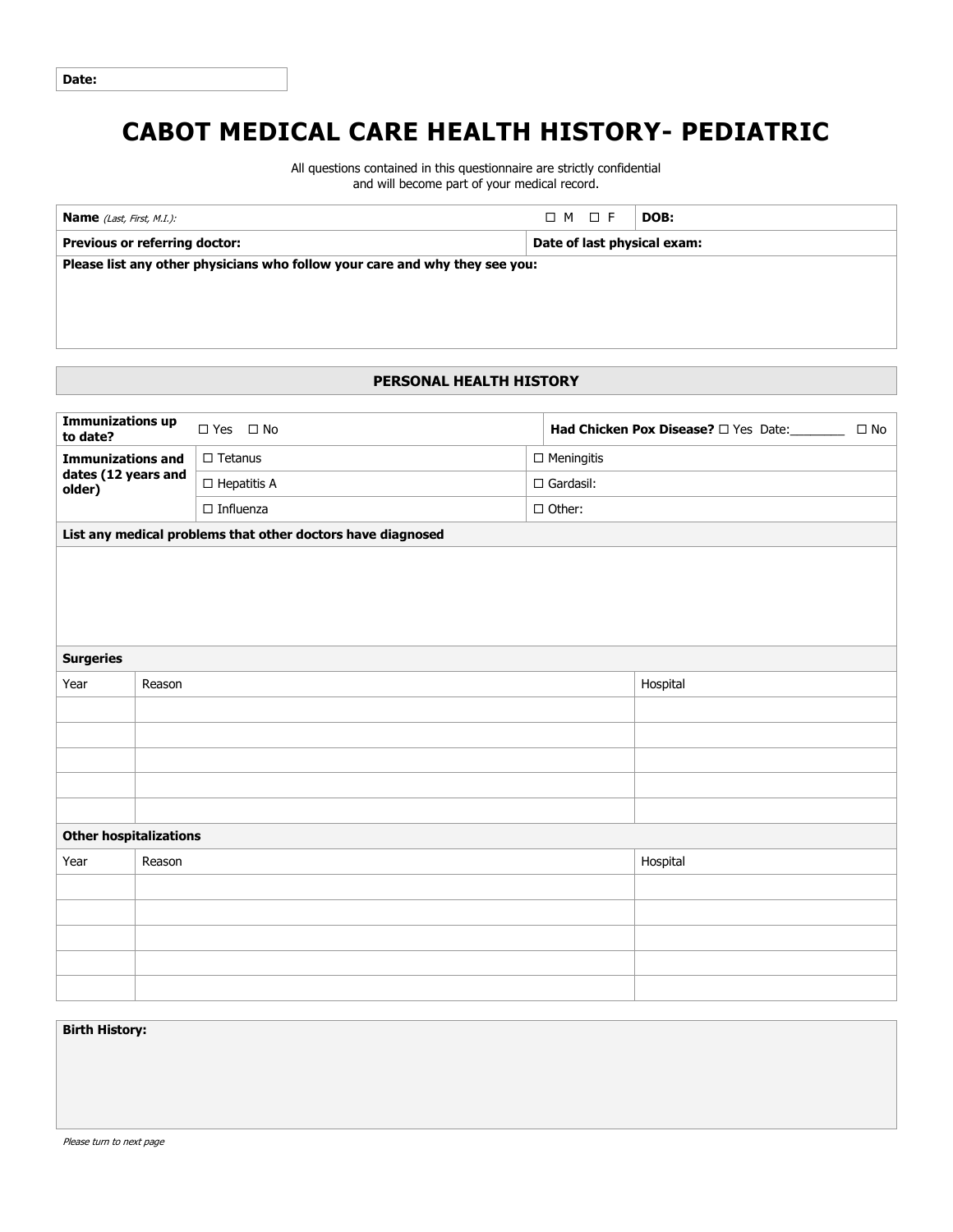| List all prescribed drugs and over-the-counter drugs, such as vitamins and inhalers |                  |                 |  |  |  |
|-------------------------------------------------------------------------------------|------------------|-----------------|--|--|--|
| Name the Drug                                                                       | Strength         | Frequency Taken |  |  |  |
|                                                                                     |                  |                 |  |  |  |
|                                                                                     |                  |                 |  |  |  |
|                                                                                     |                  |                 |  |  |  |
|                                                                                     |                  |                 |  |  |  |
|                                                                                     |                  |                 |  |  |  |
|                                                                                     |                  |                 |  |  |  |
|                                                                                     |                  |                 |  |  |  |
|                                                                                     |                  |                 |  |  |  |
| <b>Allergies to medications</b>                                                     |                  |                 |  |  |  |
| Name the Drug                                                                       | Reaction You Had |                 |  |  |  |
|                                                                                     |                  |                 |  |  |  |
|                                                                                     |                  |                 |  |  |  |
|                                                                                     |                  |                 |  |  |  |

### **HEALTH HABITS AND PERSONAL SAFETY**

| ALL QUESTIONS CONTAINED IN THIS QUESTIONNAIRE ARE OPTIONAL AND WILL BE KEPT STRICTLY CONFIDENTIAL. |                                                                                               |               |               |             |              |  |                 |        |              |
|----------------------------------------------------------------------------------------------------|-----------------------------------------------------------------------------------------------|---------------|---------------|-------------|--------------|--|-----------------|--------|--------------|
| <b>Exercise</b>                                                                                    | $\Box$ Sedentary (No exercise)                                                                |               |               |             |              |  |                 |        |              |
|                                                                                                    | $\Box$ Mild exercise (i.e., climb stairs, walk 3 blocks)                                      |               |               |             |              |  |                 |        |              |
|                                                                                                    | $\Box$ Occasional vigorous exercise (i.e., work or recreation, less than 4x/week for 30 min.) |               |               |             |              |  |                 |        |              |
|                                                                                                    | $\Box$ Regular vigorous exercise (i.e., work or recreation 4x/week for 30 minutes)            |               |               |             |              |  |                 |        |              |
| <b>Caffeine</b>                                                                                    | $\Box$ None                                                                                   | $\Box$ Coffee | $\square$ Tea | $\Box$ Cola |              |  |                 |        |              |
|                                                                                                    | # of cups/cans per day?                                                                       |               |               |             |              |  |                 |        |              |
| <b>Tobacco and</b>                                                                                 | Is there tobacco use?                                                                         |               |               |             |              |  | $\Box$ Yes      | $\Box$ | <b>No</b>    |
| <b>Alcohol</b>                                                                                     | Does anyone else in the home smoke?                                                           |               |               |             |              |  | $\Box$ Yes      | □      | <b>No</b>    |
|                                                                                                    | Has there been any alcohol use?                                                               |               |               |             |              |  | $\Box$ Yes      | $\Box$ | <b>No</b>    |
|                                                                                                    | Has there been illicit drug use?                                                              |               |               |             | $\Box$ Never |  | $\Box$ Remotely |        | $\Box$ Other |
| <b>Social History</b>                                                                              | Who currently lives in the home?                                                              |               |               |             |              |  |                 |        |              |
|                                                                                                    | List kinds of pets:                                                                           |               |               |             |              |  |                 |        |              |
|                                                                                                    | Daycare?<br>$\Box$ Yes<br>□<br>No                                                             |               |               |             |              |  |                 |        |              |
|                                                                                                    | Home Schooled?                                                                                |               |               |             |              |  | $\Box$ Yes      | □      | No.          |
|                                                                                                    | In what grade is your child?                                                                  |               |               |             |              |  |                 |        |              |
|                                                                                                    | Are there any behavioral problems?                                                            |               |               |             |              |  |                 |        |              |
|                                                                                                    | Does your child struggle with grades or require special assistance?                           |               |               |             |              |  | $\square$ Yes   | $\Box$ | <b>No</b>    |
|                                                                                                    | <b>Extracurricular Activities:</b>                                                            |               |               |             |              |  |                 |        |              |
|                                                                                                    |                                                                                               |               |               |             |              |  |                 |        |              |
|                                                                                                    |                                                                                               |               |               |             |              |  |                 |        |              |